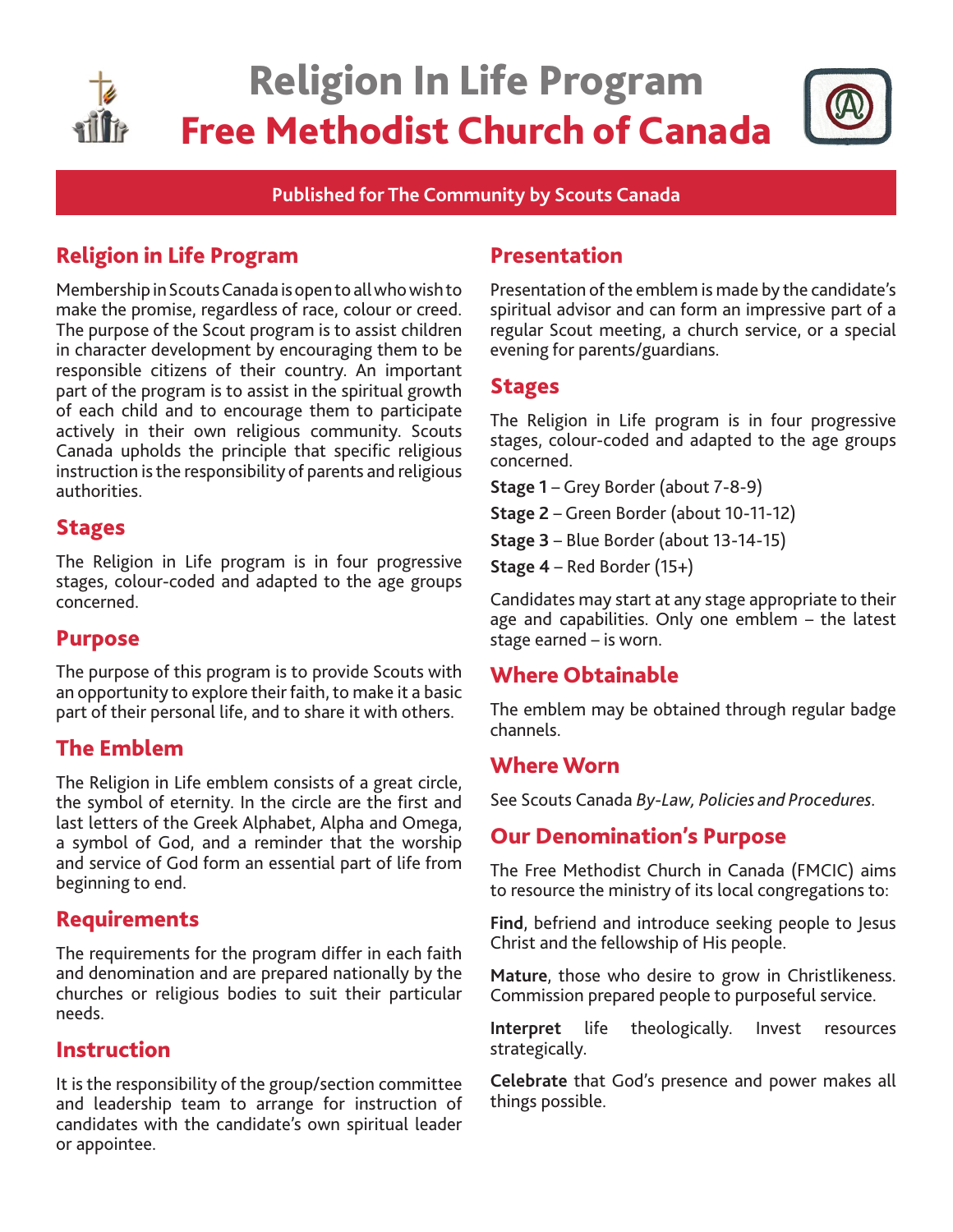# **Requirements**

# Stage1

### **Word**

- 1. Own your own Bible.
- 2. Know the number of books in the Old and New Testament.
- 3. Memorize John 3:16 and explain the meaning.
- 4. Know the name of the Founder of the Free Methodist Church.

#### **Worship**

- 1. Attend Sunday School regularly.
- 2. Practice daily devotions.
- 3. Participate in a service: pray, sing, or read scripture.
- 4. Discuss with your Pastor or Director how devotions, private and public prayers, Sunday morning services can/have helped you grow as a Christian.
- 5. Know the Free Methodist "Purpose."

#### *Witness*

- 1. Discuss with your Pastor and Leader how to put into practice the Law, Promise and Pledge (motto) into your daily life.
- 2. Give regularly to support the Sunday School from money that you have earned.
- 3. Know how much of our earnings the Lord asks us to give.

# Stage 2

#### **Word**

- 1. Own a Bible and memorize the books of the New Testament.
- 2. Memorize John 3:16 and Romans 6:32b and discuss their meaning with your Pastor.
- 3. Know the Free Methodist Mission Statement.

## **Worship**

- 1. Attend Sunday morning worship services and Sunday School regularly.
- 2. Tell your Sunday School class the history of the Free Methodist Church.
- 3. Practice daily devotions and keep a devotion diary or a devotional book.

### **Witness**

- 1. Discuss with your Pastor and Leader how to put into practice the Law, Promise and Pledge (motto).
- 2. Give regularly to support the Sunday School, and tell your Pastor what it means to give of your tyths to the Lord.
- 3. Write a 200-word essay on Romans 12:10-16, and Peter 4:8-11.
- 4. Discuss with your Pastor or Director two different ways to share your faith in Jesus Christ.
- 5. Bring an unchurched peer to Sunday School or church.

# Stage 3

### **Word**

- 1. Own a Bible. Memorize Luke 10:27 and Psalm 119:11.
- 2. Explain to your Pastor or Director what these verses mean to you.
- 3. Memorize the books of the Bible.
- 4. Explain in your own words, to your Pastor or Director Mark 8:32 – 38.
- 5. Find out what the Free Methodist Churches Vision is.

#### **Worship**

- 1. Attend Sunday morning service and Sunday School regularly.
- 2. Help plan and participate in a Scouts' Own service.
- 3. Write a 300-word essay on Missions in the Free Methodist Church. (Contact your Missions Committee for information).
- 4. Have daily devotions and attend a mid-week Bible study.

#### **Witness**

- 1. Discuss with your Pastor and Leader how you can put the Scout Law, Promise, and Motto into your daily life.
- 2. Serve, in some way, with the Children's Ministry (Sunday School, Scout, Mid-week club, Vocation Bible School).